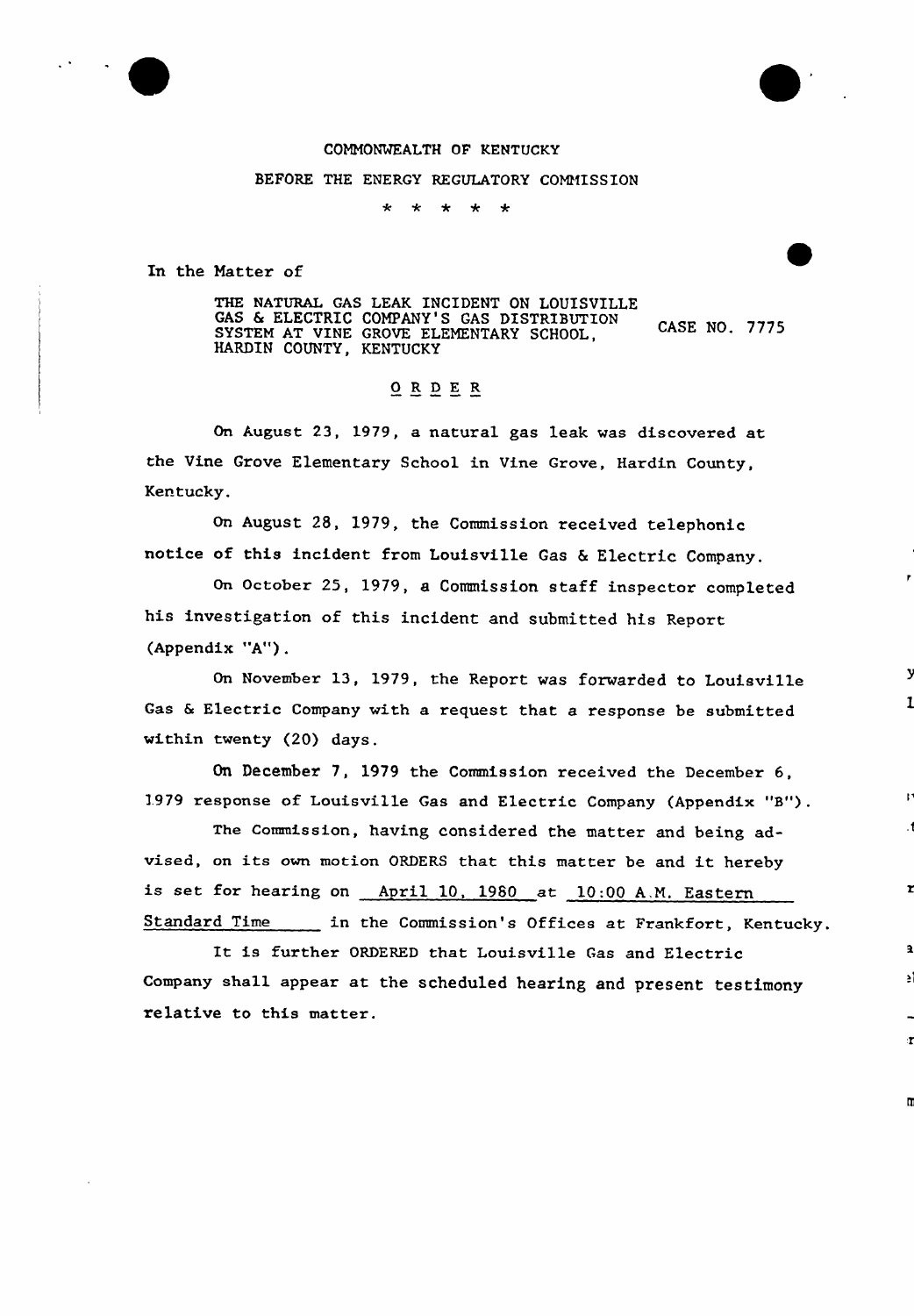

Done at Frankfort, Kentucky, this 19th day of Narch, 1980.

ENERGY RECULATORY COMMISSION For the Commission

ATTEST:

**Secretary**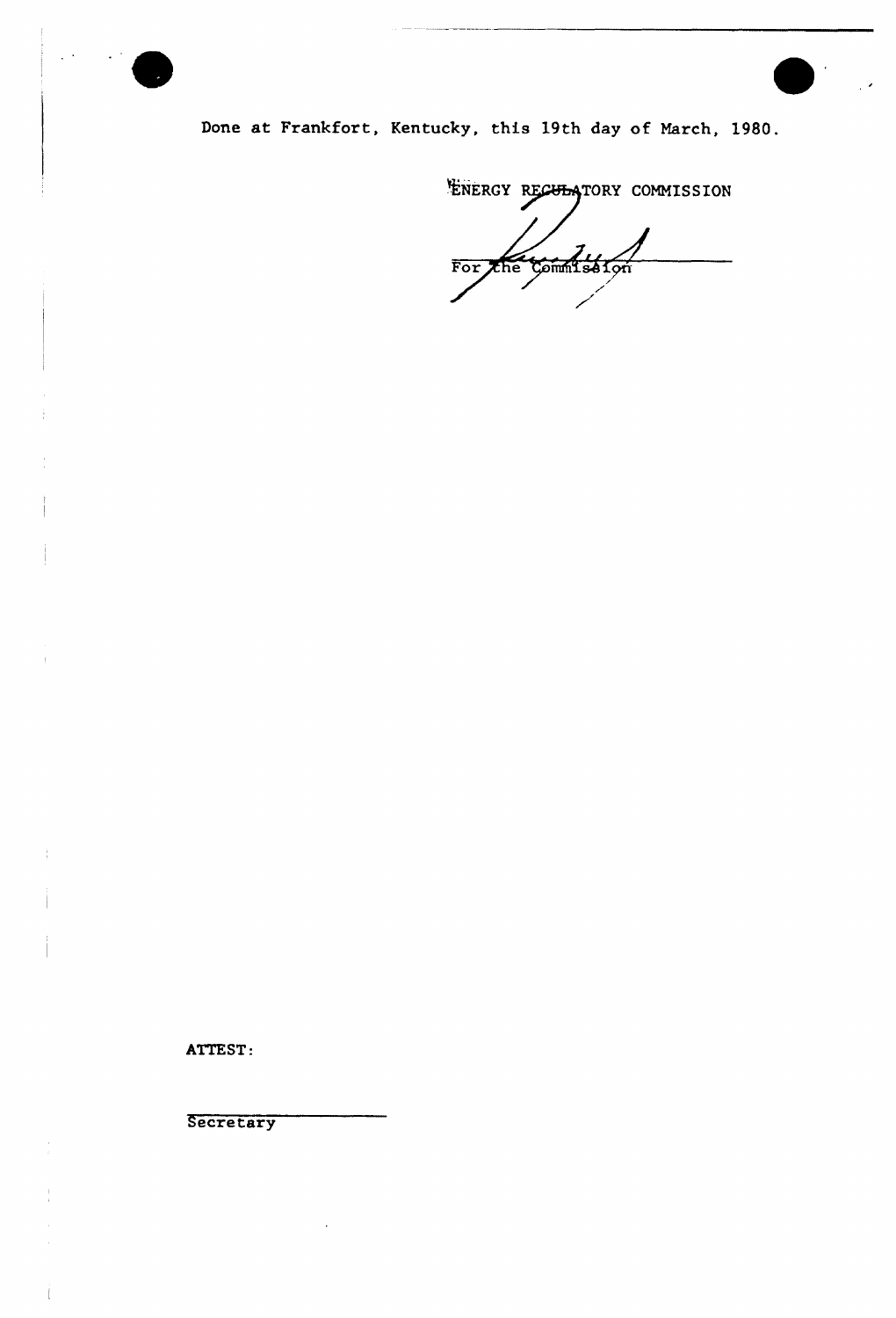APPENDIX "A"

### REPORT

TO:

(一) 大学生的 医中心性 医中心性 医中心性 医心理学

THRU: E. Scott Smith Chief Engineer, Gas Section

John T. Smither, Director Division of Engineering

FROM: R. E. Bruflat Chief Utility Inspector

SUBJECT: Investigation of Gas Leak Incident on Louisville Gas & Electric Company (L.G. & E.) System at Vine Grove, Hardin County, Kentucky Elementary School (School)

DATE: 0ctober 25, 1979

With the recent filing of L. G. & E.'s federal D O T Leak Form Report (DOT <sup>F</sup> 7100.1) and the receipt of additional information, this finalized Report can be written with the necessary overview.

Subject incident was mishandled at one level in L. G. & E.'s Hatural Gas Oivision (Natural Gas). Certain aspects reflect the need for more effective implementation of L. G. <sup>8</sup> E.'s system "Emergency Plan" and the lack of periodic gas odorization checks. These communication and training problems have surfaced in prior investigations of incidents on L. 6. 5 E. gas systems, but this Report will outline only those relative to subject incident.

The initial indication of the natural gas leak at the School occurred on Thursday, August 23, 1979, when an employee flicked an electric switch on a wall box in the School's kitchen. There was an explosive blast involving a limited area. The School Principal, Warden Thomas, notified his maintenance people at Elizabethtown (They serve the Hardin County School District fr'Om one centrally located facility). Nr. Patterson, Hardin County School Service Supervisor, promptly investigated and attributed the explosion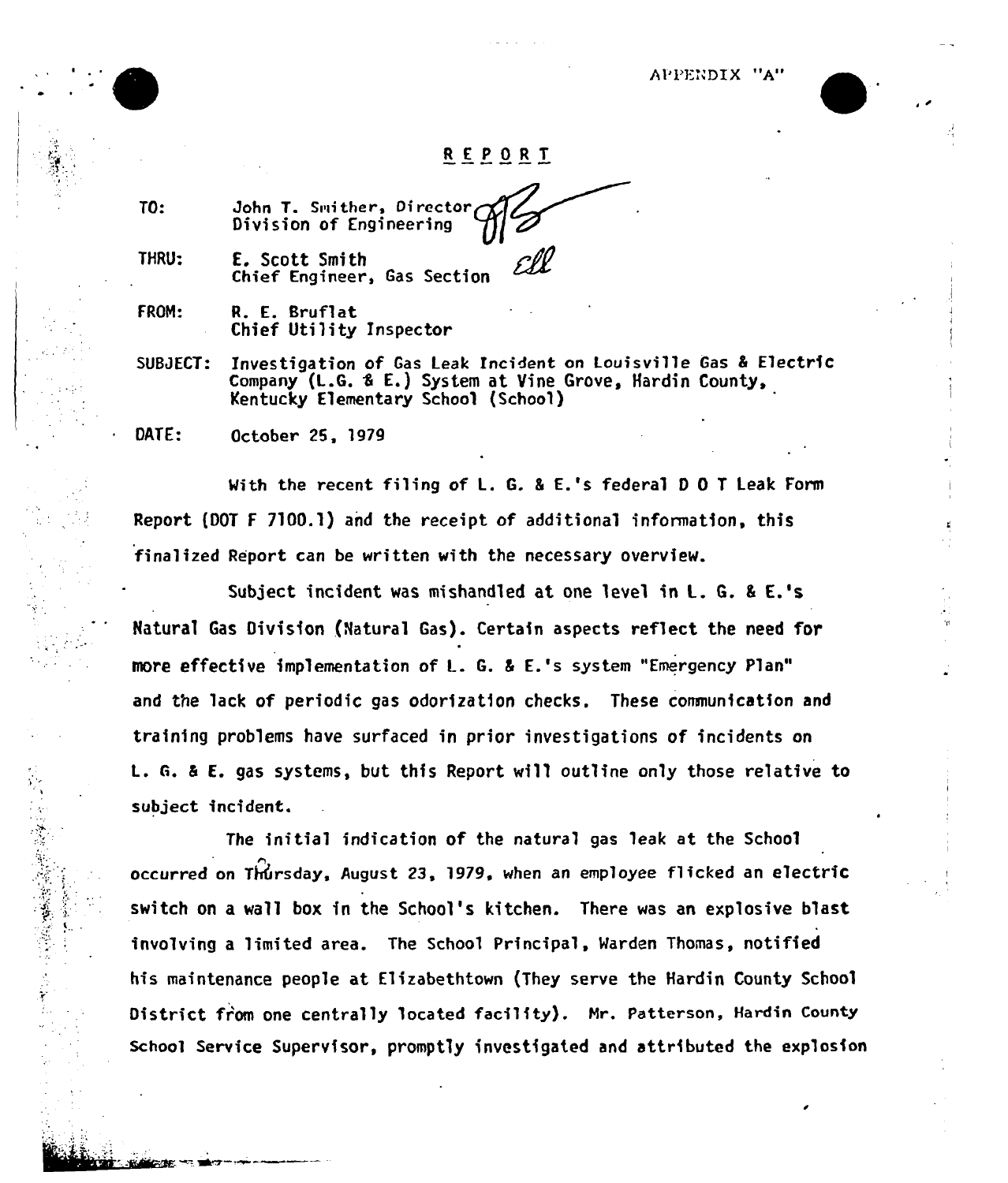Z to electrical problems. On the following morning, Friday, August 24, 1979, Mr. Thomas, School Principal and L. 6. 5 E. the gas company, were notified that there was a gas problem at the School.

The attached sheets -1- and -2- are copies of L. G. <sup>8</sup> E. records of their notification and response to this incident on 8-24-79 and 8-27-79. Mr. Thomas signed and received a copy of the L. G. <sup>8</sup> E. notice/authorization from L. G. <sup>8</sup> E. Employee Cain at ll:45 on 8-24-79 (See bottom of attached Sheet  $-1-$ ).

There reportedly was some misunderstanding, and/or incomplete directions regarding the evacuation of the School. In the article on attached Sheet -3- State Fire Narshall, Nr. Tom Nick1e, clarifies what should have been done; both at the direction of the School officials and the insistence of L. G. <sup>8</sup> E. service people. Nr. Nickle's office received its notice of the incident from the Vine Grove Police Department on Saturday morning, August 25, 1979.

This Commission received its telephonic notice at 9:30 A.M., Tuesday, August 28, 1979. The U.S., DOT, OPSO in Washington. D. C. (DOT Data Center) received their telephonic notice at 11:15 A. M., Tuesday, August 28, 1979.

Ny investigation included interviews with School officials: Principal Marden Thomas, his secretary Nrs. Kizer and Hardin County Superintendent Charles Akins. My repeated interrogation revealed that they were pleased with L. G. <sup>8</sup> E.'s response and handling of the incident; but at no time prior to, or during, the incident did they detect--or have reported to them the odor of leaking natural gas. All tests for and concentrations of natural gas were made with various combustible gas indicating (CGI) instruments.

 $-2-$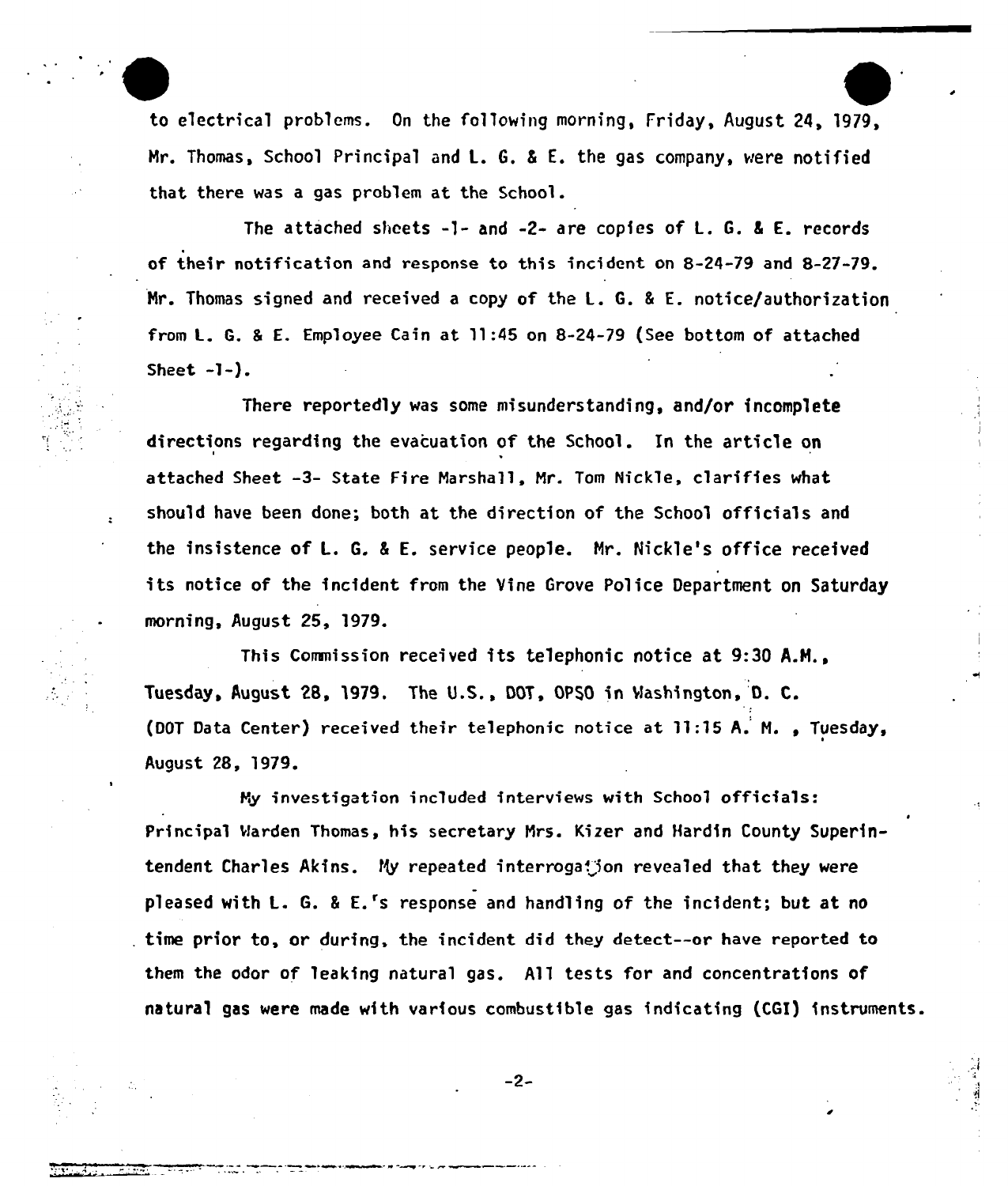In my investigative contacts with L. G. & E. official representatives (Mr. Don Deering, Assistant Superintendent of Natural Gas: Mr. Bill Neblett, Chief Gas Engineer and Mr. Fred Lutz, Accident Investigator) a historiC pattern of service call odorization checks was established and indicated on maps to show the relative location to the School. There were no records of the periodic checks for proper odorant level. Recent immediate area checks and the area service call records, as mapped, indicate that the gas in the main serving the School was adequately odorized.

E

L

r

Attached as Sheets -4- and -5- are pages 15 and 59, respectively, oF L. G. <sup>8</sup> E.'s "Gas Emergency Procedure" ("E" Plan) manual on file with this Commission. The management information requirement in item 9 on page 15 could be interpreted as dependent upon the on site service supervisor's definition of an emergency. The recently revised regulation CFR-192.615 under the Natural Gas Pipeline Safety Act deals in detail with operator requirements that should have made the School situation readily recognizable as an emergency. Sheet -5- (page 59) from L.G. & E.'s "E" Plan lists some outdated information. The undersigned has previously been informed that the 1 L. G. & E. "E" Plan is being updated, and this exemplary page is being used only to cite the importance for some diligent, continuing update activity.

<sup>A</sup> review of the above, my notes, the regulations and other. information on file has led 'to the following determinations:

1. That L. G. & E. has violated Section CFR191.5 "Telephonic notice of certain leaks."

2. That L. G. & E. has violated Section CFR192.615 Emergency. Plans "(b) Each operator shall — (2) train the appropriate operating personnel to assure that they are knowledgeable of the emergency procedures

-3-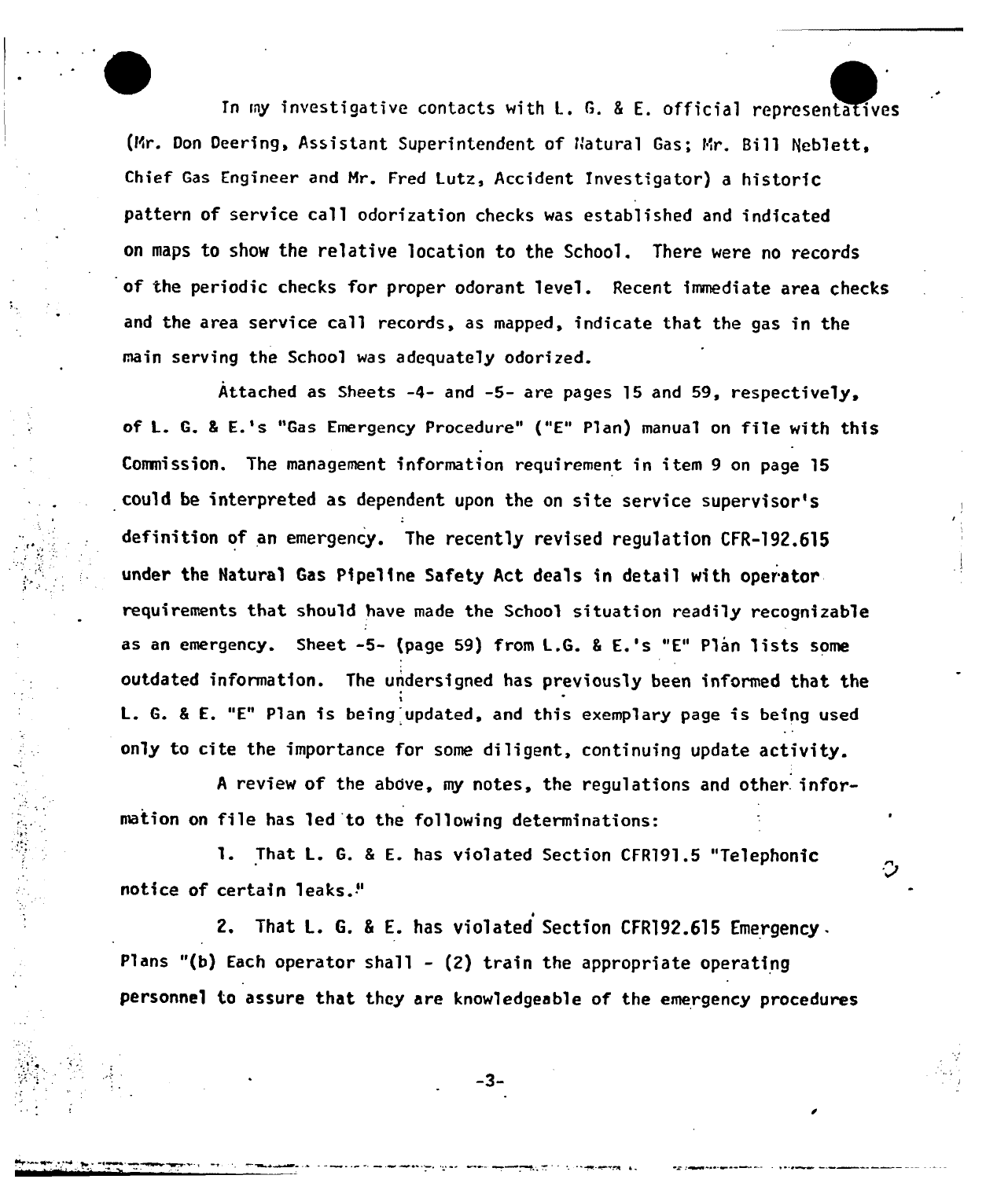and verify that the training is effective." And  $(d)$  -- outlining the required education program pursuant to this section.

3. That L. G. <sup>8</sup> E./ Natural Gas has violated 807KAR50:O35 Gas Section 6. Odorization (4) Each utility shall make periodic checks to dete'rmine that proper level of odorization is maintained and keep records of same.

4. That L. G. <sup>8</sup> E. has been lax, or lacks adequate staff, to properly and periodically update their Emergency Plan and to implement related requirements.

From the above determinations, it is recommended that L. G. <sup>8</sup> E. be sent a copy of this Report along with a request for detailed responses to items 2 and 4 of the above findings;

It is further recomnended that L. G. <sup>8</sup> E. be cited for the following violations:

1. Failure to make prompt and proper telephonic notice of this School incident (CFR191.5).

2. Failure to make periodic checks to determine and to keep ': I records of proper odorization level {807KAR50:035 Gas Section 6).

It is further recommended that L. G. <sup>8</sup> E. be ordered to show cause, if any they can, as to why this Commission should not fine L. G. <sup>8</sup> E. according to law for these ci ted violations.

Respectfully submitted. Chief Uti/ity Inspector

L

RES/eag

E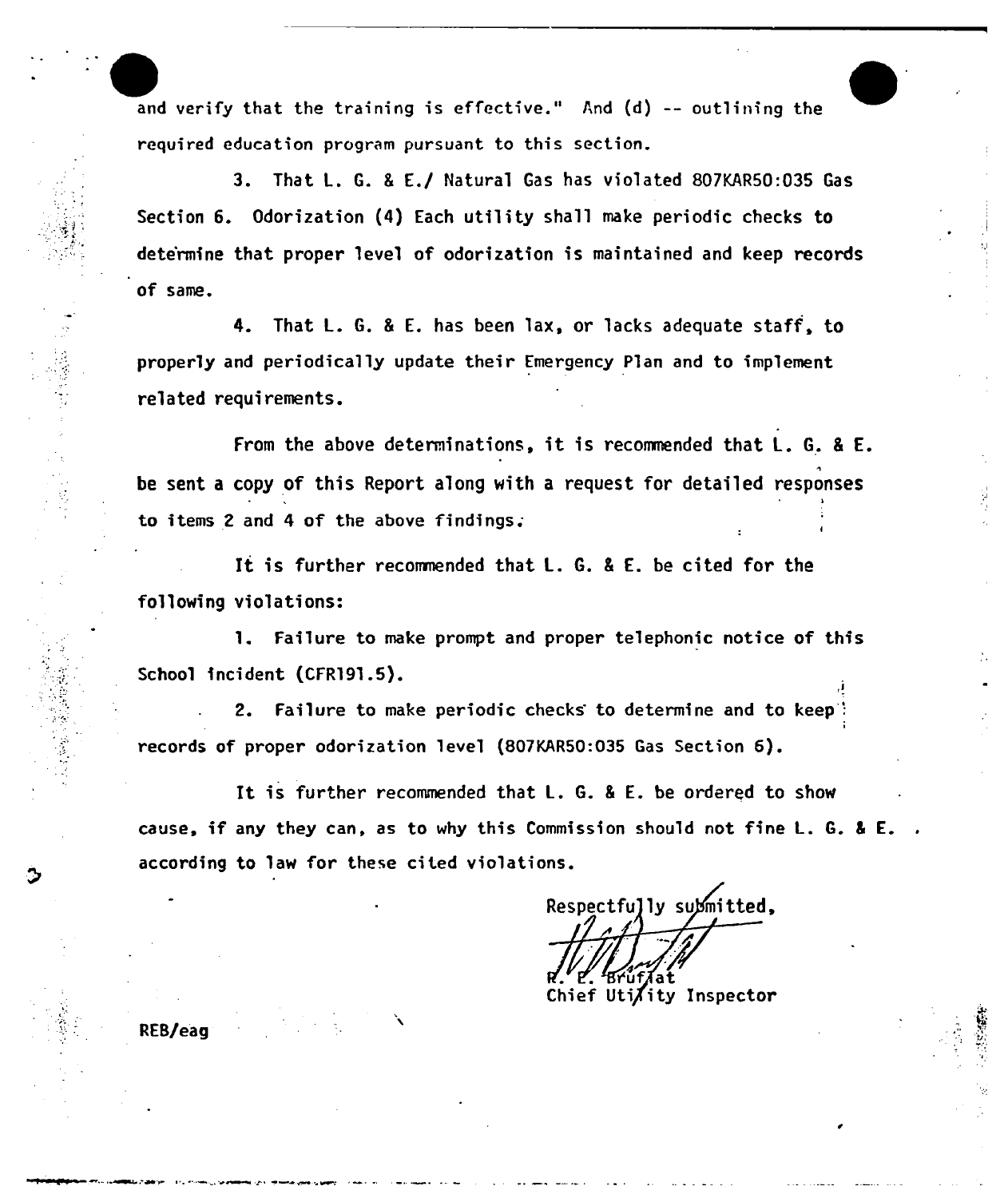CUSTOMER SERVICE LINE REPORT FOR GAS INSTECTION SECTION **Form SD 398** Address  $D<sub>2</sub>$ ım Phone. Customer's Name Property Owner's Name •Lt Mone Property Owner's Address  $<sup>(3)</sup>$ </sup> Class of Leak Found  $\cdots$  (1) .  $(2)$ (Circle one) 5 Notice of Gas Leak Card Number Card Returned by You  $(Y_{t})$  $(No)$  $\ddot{\phantom{a}}$  $\mathcal{L}^{\text{max}}$  and  $\mathcal{L}^{\text{max}}$ ေစခါကိုပါများ ေျပာင္းခ်ိန္နဲ႔ေ*စ*ခု ဦးျ 5. If No, Person Card Left With ተችናተ የአማ) <sub>ፍ</sub> (አ**ተ**ያአንይቷት) <del>የ</del>ማውረት የ (STEER BOLD PROPERTY PARKER) Location Where Card Was Left.  $\overline{z^{i}}$  $U_{\rm D}(\sum_i E_i)$ v  $\overline{\mathcal{Z}}$ 5 Company Meter Number from One Gas Meter, If Available. Ω  $\overline{\mathcal{F}}(\overline{\mathbf{y}}_t) \approx \mathcal{F}(\overline{\mathbf{y}}_t) \mathcal{G}(\mathbf{y}, \overline{\mathbf{y}}_t)$  $\mathcal{P}_{\mathcal{A}}$  $\mathcal{P}^{\text{max}}$  $\mathcal{L}$  $\mathcal{L}_{\text{max}}$  and  $\mathcal{L}_{\text{max}}$  $\mathcal{L}$ 网络地质霉素医地质霉素植物鼠 Number of Gas Meters Involved  $\mathbb{R}^n$  , i Meter<sup>7</sup>C House Line Test e Aire (پ  $O.K$ . raka ιοn أتعاجي Service Box Showing Other Remarks تتاميم  $\sim$  7.7.  $\mathcal{C} \in \mathcal{C}$ Employee Name and Number lsa ी<br>अ Nº 1-1564 LOUISVILLE GAS AND ELECTRIC COMPANY (Please Print) (Please Print) Y  $\mathcal{L}^{\mathfrak{C}}$ 72 J. Grore , ine acknowledge receipt of notice of a gas leak and recognize my responsibility for taking corrective action, I request that one of the following be done, as indicated: .<br>LEAVE SERVICE OFF, You will be notified when repairs are completed, so that you can inspect the facility and reinstate<br>service. FIGURE RESTORE SERVICE THROUGH A TEMPORARY SUBSTITUTE SERVICE LINE, I request that you provide a<br>Lemporary substitute service firm for not more than 15 calendar days; during which period I will have the necessary<br>replaceme I have employed a qualitied person to parform the work whose name and address is  $\sqrt{2}$  $1, m$ ク  $\sim$ Employee Customer Signature Name and Emp. No.  $24$  $8 - 2 + -79 - 1195$ P --79 Date Date and Time

77.25

1047

الأولى المحافظة المناسبة المناسبة المناسبة المناسبة المناسبة المناسبة المناسبة المناسبة المناسبة المناسبة المن<br>المناسبة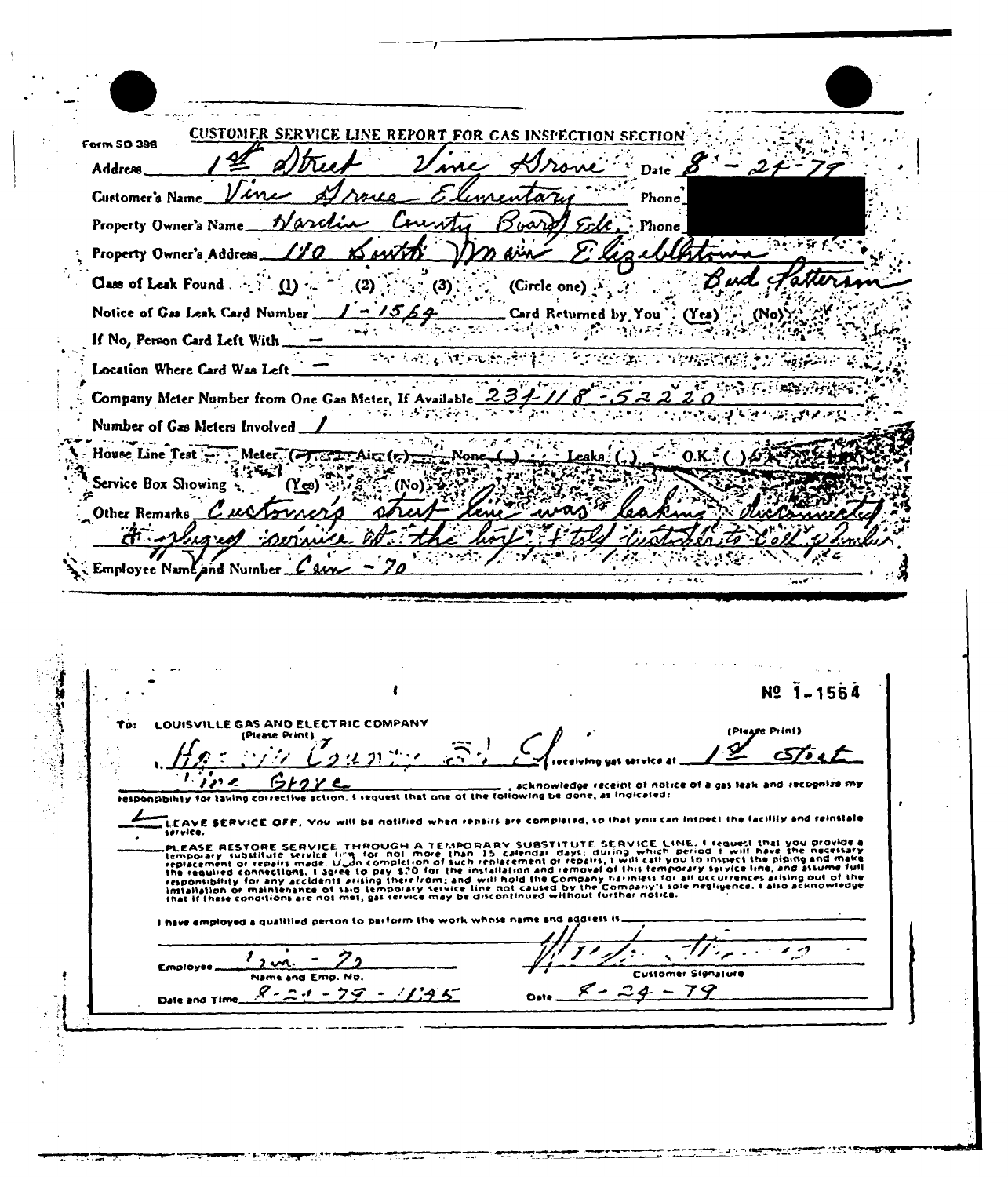$220 - 537$ N SYSTEM DISTIN ADDRESS  $\overrightarrow{V}$ سمنديم  $\overline{\wedge}$ rx SURVEY NUMBER \_  $\mathcal{L}$ DATE OF DETECTION  $\mathscr{L} - \mathscr{L}$   $\gamma$  - 79  $z_{\ell}$ t.l. : <u>2:24</u> NAME. TIME  $N: \exists o \land m$ . **COORDINATE LOCATION** سەمئىز BY. LEAK OCCURRED ON CAUSE OF LEAK:<br>
(7) CORROSION<br>
(8) DAMAGE BY OUTSIDE FORCES (IDENTIFY)<br>
(9) CONSTRUCTION DEFECT<br>
(12) MATERIAL FAILURE **EARLY WANTED WELL AND SECULATING FACILITY**<br>
(2) COMPANY METERING OR REGULATING FACILITY<br>
(3) SERVICE — CUSPANER<br>
(5) CUSTOMER METERING OR REGULATION METHOD OF REPAIR PART THAT LEAKED: (31) CLASS OF LEAR  $\begin{bmatrix} 0 \\ 1 \end{bmatrix}$  (2)  $\begin{bmatrix} 0 \\ 1 \end{bmatrix}$ **PART THAT LEAKED:**<br>
(30) CAST JRON JOINT<br>
(30) CAST JRON JOINT<br>
(32) MILTER<br>
(33) MILTER<br>
(33) SWIFER<br>
(35) SWIFER<br>
(37) TALLER<br>
(39) TALLER<br>
(39) OTHER  $\mathbf{I}$ (32) PRESSURE (1) L (2) E ் ஒடங  $\langle 4 \rangle$   $H$ (W)  $(CI)$ **IPLY**  $5D$  $\bar{\Omega}$  $(BARE)$ (MILL WRAPPED) () INSTALL TEMP. SER.<br>
DATE OF REPAIR  $2-2.9$ . THE TIME OF START  $M$ : 30 AM.<br>
TIME COMPLETED 3232 AM.<br>
DEPARTMENT (GAS DIST.) ì  $\mathbb{R}^2$ CATHODIC PROTECTION? (YES) **CNOS** ANODE INSTALLEDI (YES) (NO) FURTHER ATTENTION REQUIRED? (YES) (NO) (NAT. GAS) (40) CANCEL REPORT - NO LEAK FOUND METER NO. \_ REPORTED BY: ADDITIONAL INFORMATION CUOLOGYS CONTROL (42) AGENCY CAUSING DAMAGE (45) FIRE<br>(46) PUBLIC<br>(47) OTHER (Specify) and concertation hope to Ţ  $+$  final 7  $7 - 7$ ASIA, 1.  $\ddot{\phantom{1}}$ CNECo., Inc.<br>orm 134-8-955 **CORRECTION ORDER**  $\mathcal{L}$ イー Nº 670106 Address  $\boldsymbol{\mu}$ ee <u>Vive</u> SI, rementin بمعمد Name Received Asi Notified<br>By: أدبيهو  $T_{\text{line}}$  //:30 etts  $\ddot{\phantom{1}}$  $\overline{a_{1}}$ Date By:  $6RAKR - 35613$ Code Nature of Complaint:  $54.00 - 5597$  $PAGE$   $po$   $-57$ By<br>Whom: Cain Complaint<br>Answered:  $1979$ з - $2r$ Time 24. Date Jegkin Customers ◢ Conditions Found: phre  $2$ as uass wali som retime 762  $75022222$ Hs. 1 o.C xtions Mere  $\omega$ Voc K  $\sigma$ <u>or J the</u>  $\omega\sigma$ 'n Ve تفخ  $239/18-5$  $2220$ <u>I22</u> e Further Atten-178 Here Cour-Carry  $\lambda$  $1979$  $\varphi$  -<u>of.</u>  $\overline{3}$ . ج ج  $\mathcal{A}$ oo 2 A к. **CHARGEMENT** Date Workman  $Tlima$ Der artment מריות טוערכ LCZ ECe., Inc.<br>Form 134-8-355 **CORRECTION ORDER**  $\boldsymbol{\varphi}$ ron Nº 670661  $\mathbb{R}^n$ Address Λ. ج ٦ Λ , j.a. Name ĸ۴ Received  $f_{\lambda}$ Nouned<br>By: 18 175 Time?' er u.  $\boldsymbol{\tau}$  $\overline{\mathcal{L}}$ Date  $By$ Nature of Complaint: 1 ode. Complaint By<br>Whom: Lais  $10/9$ Time M. Data  $\overline{\mathcal{M}_{20}}$ 2 c 1 c Conditions Found: Deport <u>an</u> tsve  $\sim$ Exclimated 1 strut  $\sim$  $^{\prime\prime}$ Lebec Corrections Rade:  $2\degree$  $\boldsymbol{\beta}^{(1)}_{\mu\nu}$ ے مدو بهوو يرانيل as creed of fine eck on  $\epsilon_1$ Braine  $2x3$ بمعين فكمهيئ neers o -cadiret المهوي  $\overline{2^{n}2.2}$ برتيتهم  $\overline{\mathbf{v}}$ na, veir 963s) بعواني  $\mathbf{r}$ Kaliforija. is that for a deter- $\boldsymbol{\mathscr{C}}$  $\sim$  $2\mathcal{L}$ miles  $\mathbf{1} \cdot \mathbf{1}$  $\mathcal{J}'$  $2\Delta$ i, 1 31 5 1 1 1 1 1  $\begin{array}{c} W \to 1 \ \text{C}^2 \ \text{m}^2 \\ \text{11.} \ \text{cm}^2 \end{array}$  $10.5$  $\hat{\mathcal{A}}$ الأوقوان ់ រទ

 $\pi$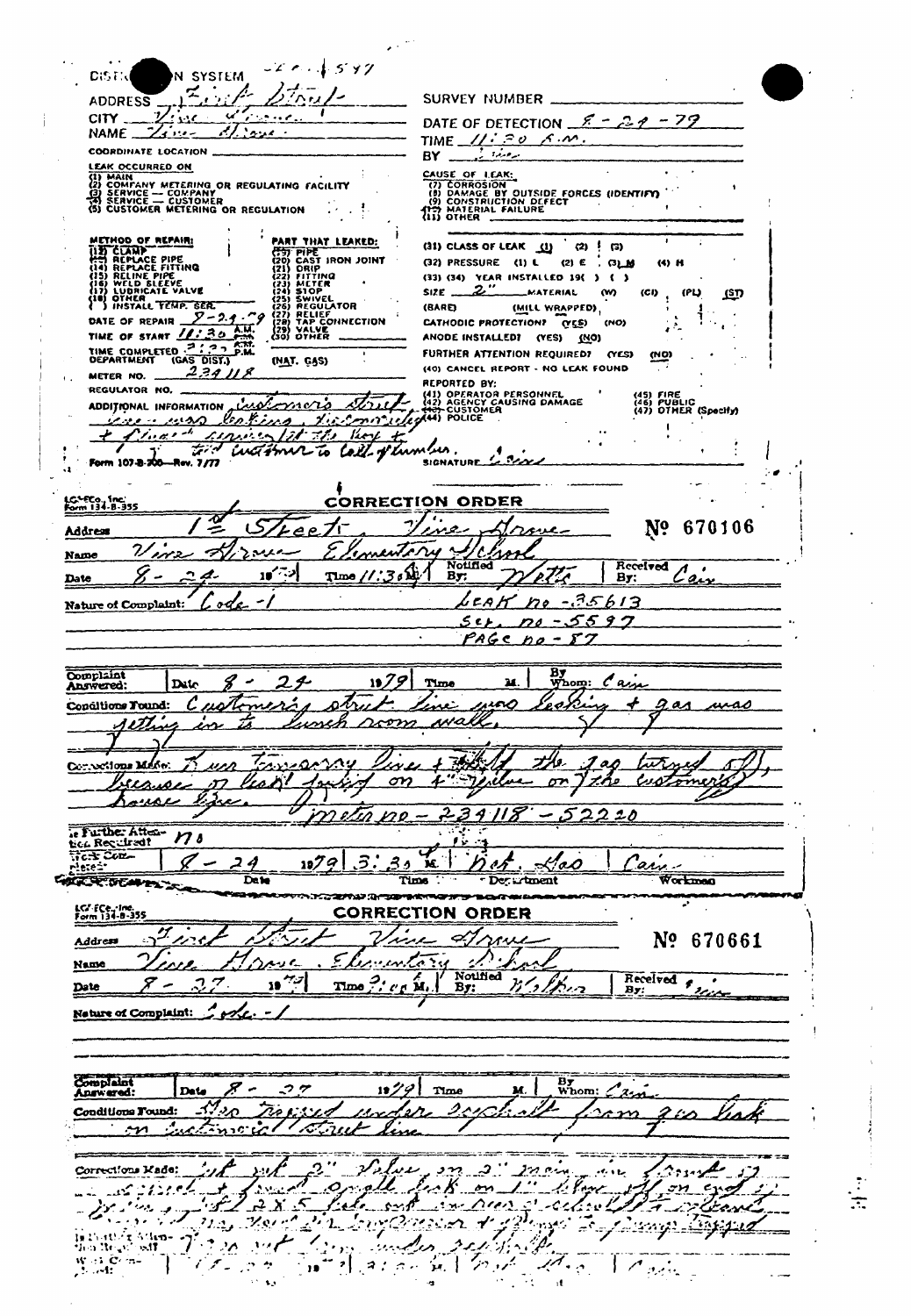

By BILL OSINSKI

have led to a potentially explosive situa-<br>tion on the issue of safety in the Vine VINE GROVE, Ky. - Accumulations natural gas and  $\overline{\epsilon}$ 

Residual pockets of gas discovered Minday caused the evacuation of the Grove Elementary School. the 700-student school.

by a spurt of flame from near a hisebox<br>in the school kitchen. The cause was de-That followed an incident last Thurscay when a cafeteria worker was slaged

termined to be leaks in the matural-gas The lines were capped Friday. lines into the school.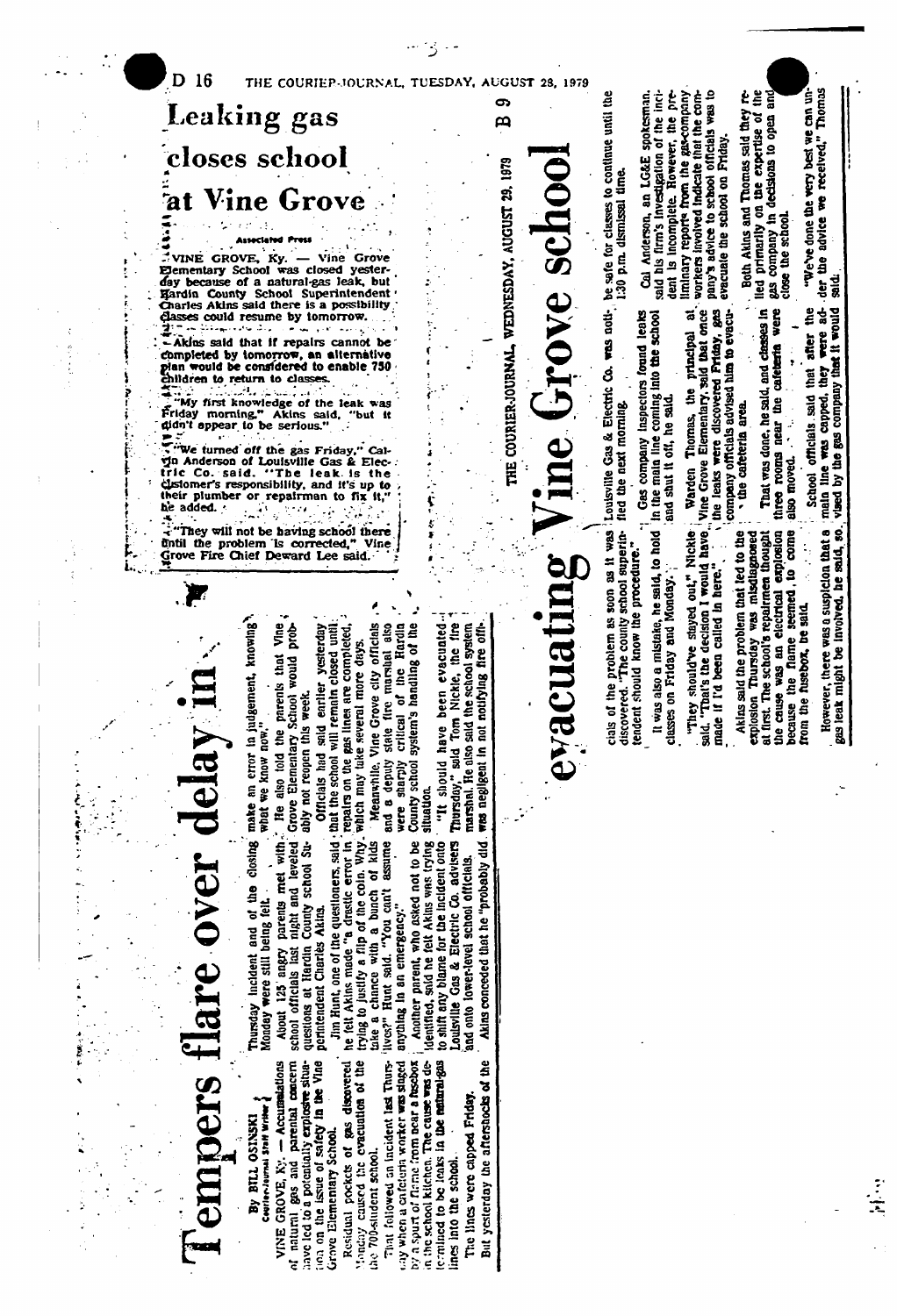$\sim$ ill:

1.

 $a<sub>z</sub>$ 

 $\bullet$ 

Upon receiving notification of an emergency the purson in charge

:Obtain as much information as possible about the emergency. 7 Analyze the information and inform the Gas Dispatcher or others as to what extent to alert other key personnel as indicated on page

<sup>3</sup> Assume complete charge of the emergency, if it af fccts only the Natural Gas Department

4. Check that necessary sections of the Emergency Organization Chart are properly staffed. (See page 7 for personnel who normally fill the Coordinator positions)

5. check that a sufficient number of personnel are being notified and have the Office Coordinator to make a roster of all personnel reporting.. The roster should indicate their location and radio call number

6. Determine the extent of the emergency and if it vill affect the supply of gas to the system.

Consult with the Gas Dispatcher Coordinator as to the immediate gas requirenents and decide if any curtailment will be necessary. Consult with the Gas Distribution Superintendent as to what loads to curtail, if there is to be <sup>a</sup> curtailment.

Keep management personnel informed throughout the emergency. 10.  $\frac{1}{2}$  Haintain contact with all key personnel in both gas departments. '1'1- ':Do.tcrmine if it will be necessary to have supervisors schedule their personnel on a shift basis.

12. lake final decisions on all functions of each section.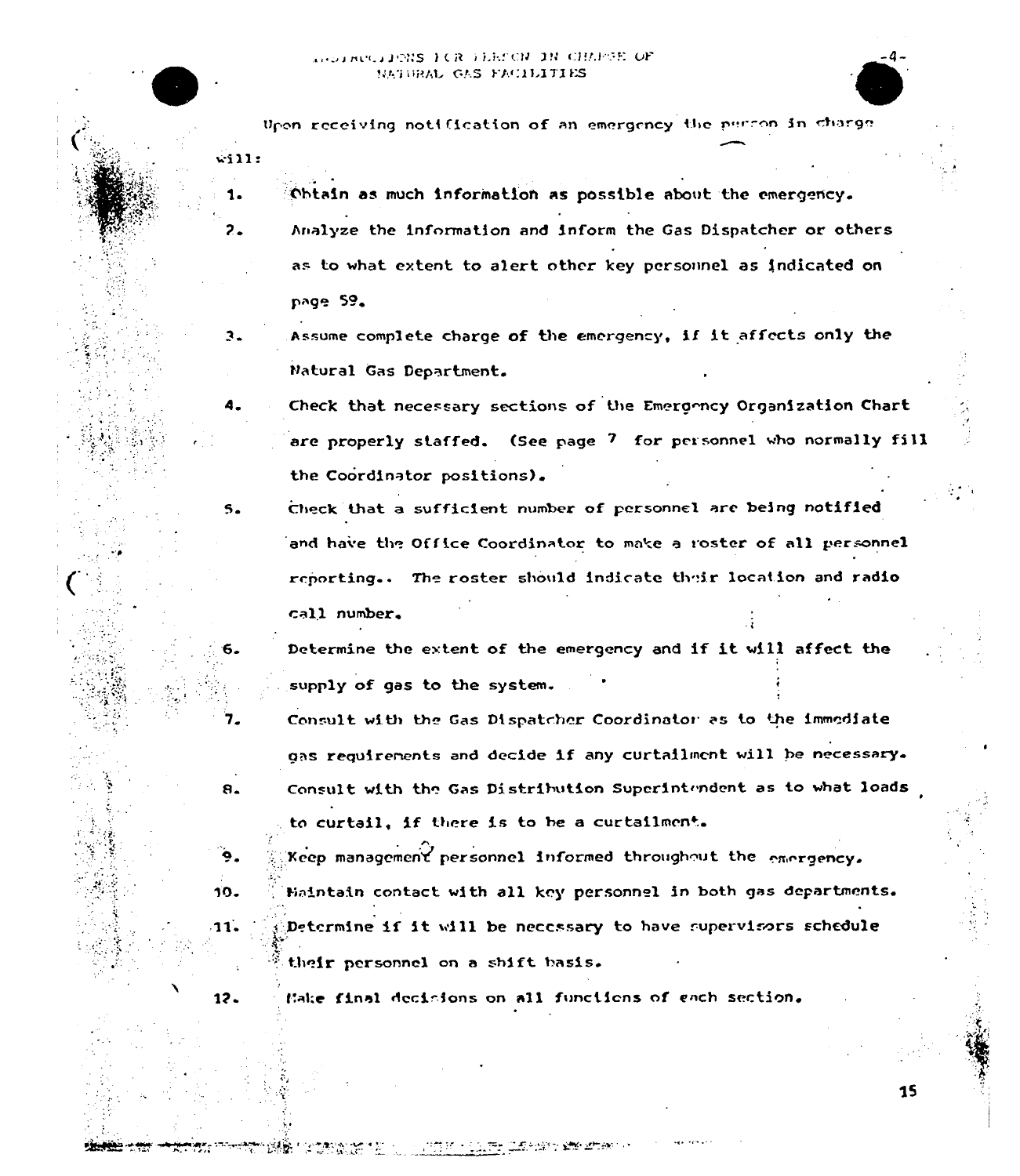#### LOUISVILLE GAS AND ELECTRIC COMPANY IIII/ CGPGRATED IN REMINGER

P.O. BOX 32010 LOUISVII.LE, KY. 40232 PHONE 502 866-4215

# $V = F$

December 6, 1979 DEC 71979

ENERGY REGULATORY COMhl. DIVISION OF ENGINEERING

Mr. John T. Smither, Director Division of Engineering & Services ERC/URC P, 0, Box 615 Frankfort, KY 40602

Dear Hr. Smither,

In response to your cover letter, dated November 13, 1979, to an investigation of a gas leak at, the Vine Grove Elementary School investigation of a gas leak at the vine Grove Elementary School that occurred August 23, 1979, the following comments are submitted. Although detailed responses to Items 2. and 4. in Mr. Bruflat's report were requested, additional comments will be made.

Commenting on Item 1. of the report, <sup>a</sup> copy of <sup>a</sup> memo, dated October 15, 1979, and signed by the Chief Engineer of the ERC. regarding telephonic notices, was forwarded to all Natural Gas Department Cas Distribution service sections (copy enclosed). Specific instructions were given to see that the memo was conspicuously posted and made a topic for discussion in subsequent weekly "Tail Gate" Safety Meetings as appropriate

In response to Item 2. of the report, shortly after the revised  $192.615$  to part 192 was implemented, a program was initiated to train all departmental Gas Distribution personnel in emergency plan procedures. This was accomplished through training sessions, including formal classroom meetings and assignments of responsibility at the supervisor level. Updating and reinstituting these training sessions has been and will continue to be conducted since the Vine Grove incident. The training can be regarded as being effective.

In reference to Item  $4.$  of the report, the IG&E Company gas emergency procedures is now in process of being up-dated and is expected to be ready for printing by the first week of January 1980. Distribution to company personnel and the Energy Regulator<br>Commission staff will be about Pobruary 15, 1990. Provisions to periodically up-date the procedures have also been made,